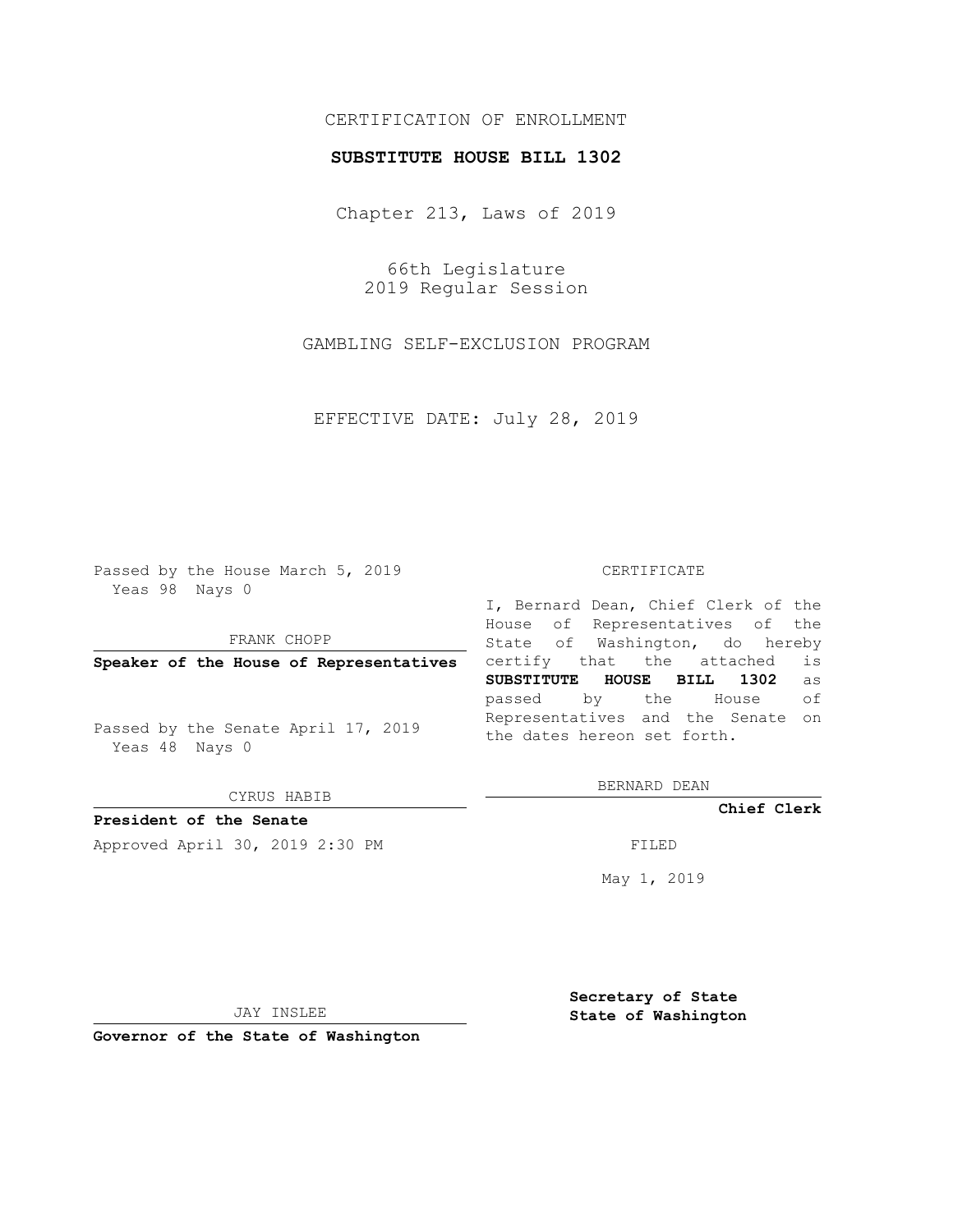### **SUBSTITUTE HOUSE BILL 1302**

Passed Legislature - 2019 Regular Session

## **State of Washington 66th Legislature 2019 Regular Session**

**By** House Commerce & Gaming (originally sponsored by Representatives Kloba, Ryu, MacEwen, Reeves, Stanford, Vick, Kirby, Jenkin, Morgan, Appleton, Cody, Irwin, Davis, Bergquist, Jinkins, Ormsby, and Thai; by request of Gambling Commission)

READ FIRST TIME 02/06/19.

1 AN ACT Relating to gambling addiction; and amending RCW 9.46.071, 2 42.56.230, and 67.70.040.

3 BE IT ENACTED BY THE LEGISLATURE OF THE STATE OF WASHINGTON:

4 **Sec. 1.** RCW 9.46.071 and 2005 c 369 s 9 are each amended to read 5 as follows:

 $(1)$   $(a)$  The legislature recognizes that some individuals in this state ((are problem or pathological gamblers)) have a gambling problem or gambling disorder. Because the state promotes and regulates gambling through the activities of the state lottery commission, the Washington horse racing commission, and the Washington state gambling commission, the state has the responsibility to continue to provide resources for the support of 13 services for problem gambling and ((pathological gamblers)) gambling 14 disorders. ((Therefore,))

15 (b) The Washington state gambling commission, the Washington 16 horse racing commission, and the state lottery commission shall 17 jointly develop problem gambling and gambling disorder informational 18 signs ((concerning problem and pathological gambling)) which include 19 a toll-free hotline number for individuals with a gambling problem 20 ((and pathological gamblers)) or gambling disorder. The signs shall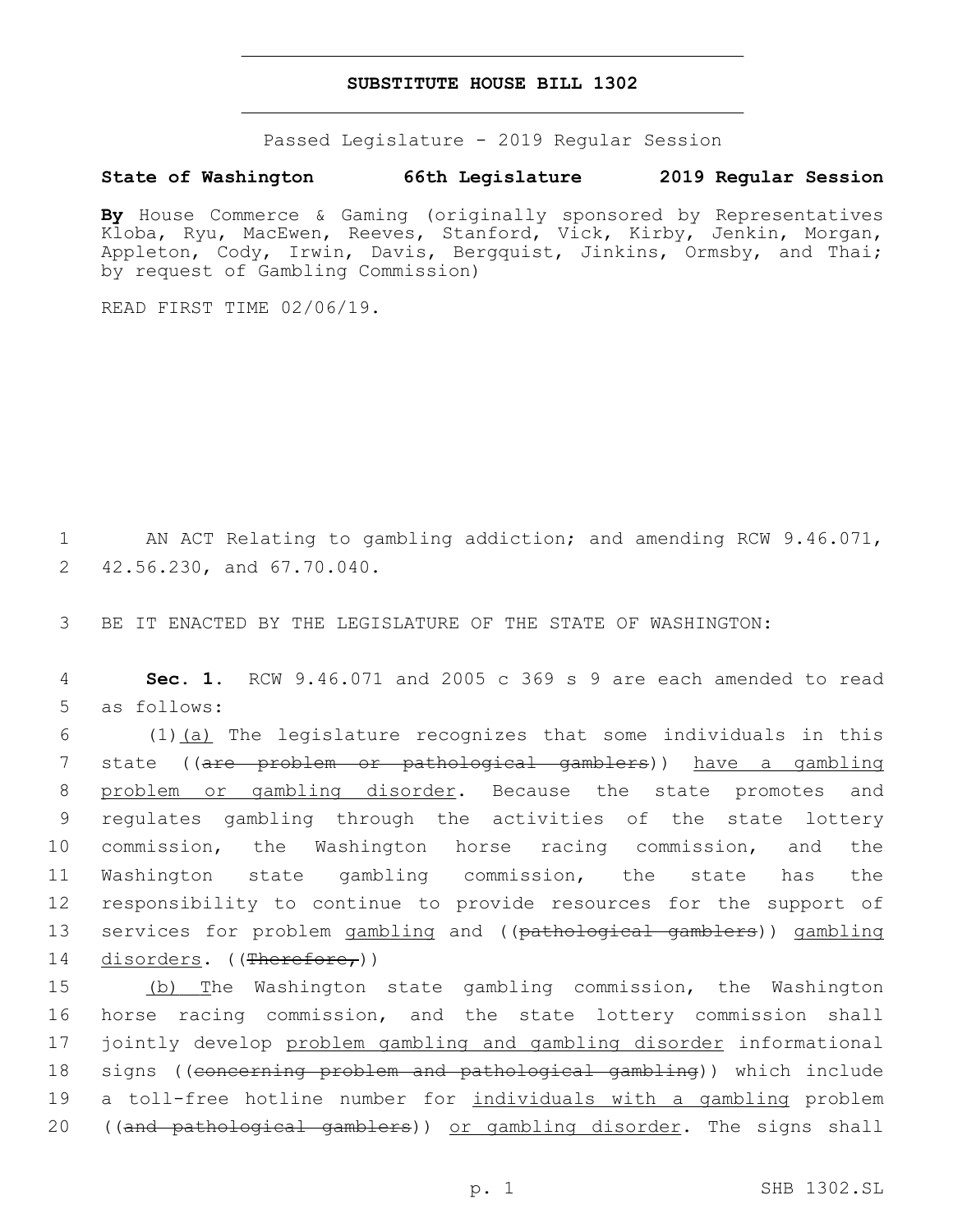be placed in the establishments of gambling licensees, horse racing 2 licensees, and lottery retailers.  $((\text{In addition}_{\tau}))$ 

 (c) The Washington state gambling commission, the Washington horse racing commission, and the state lottery commission may also contract with other qualified entities to provide public awareness, training, and other services to ensure the intent of this section is 7 fulfilled.

 (d) Individuals and families impacted by a gambling problem or gambling disorder will benefit from the availability of a uniform self-exclusion program where people may voluntarily exclude themselves from gambling at multiple gambling establishments by submitting one self-exclusion form to the state from one location for 13 all gambling activities. Therefore, the Washington state gambling commission must establish a statewide self-exclusion program for all licensees. The commission has discretion in establishing the scope, process, and requirements of the self-exclusion program, including 17 denying, suspending, or revoking an application, license, or permit. However, the initial program must comply with the following minimum requirements:

 (i) The program must allow persons to voluntarily exclude themselves from gambling at authorized gambling establishments that 22 offer house-banked social card games;

 (ii) The program must have a process for federally recognized Indian tribes or tribal enterprises that own gambling operations or facilities with class III gaming compacts to voluntarily participate 26 in the self-exclusion program;

 (iii) Any individual registered with the self-exclusion program created under this section is prohibited from participating in gambling activities associated with this program and forfeits all moneys and things of value obtained by the individual or owed to the individual by an authorized gambling establishment as a result of prohibited wagers or gambling activities. The commission may adopt rules for the forfeiture of any moneys or things of value, including wagers, obtained by an authorized gambling establishment while an individual is registered with the self-exclusion program created under this section.

 Moneys and things of value forfeited under the self-exclusion program must be distributed to the problem gambling account created in RCW 41.05.751 and/or a charitable or nonprofit organization that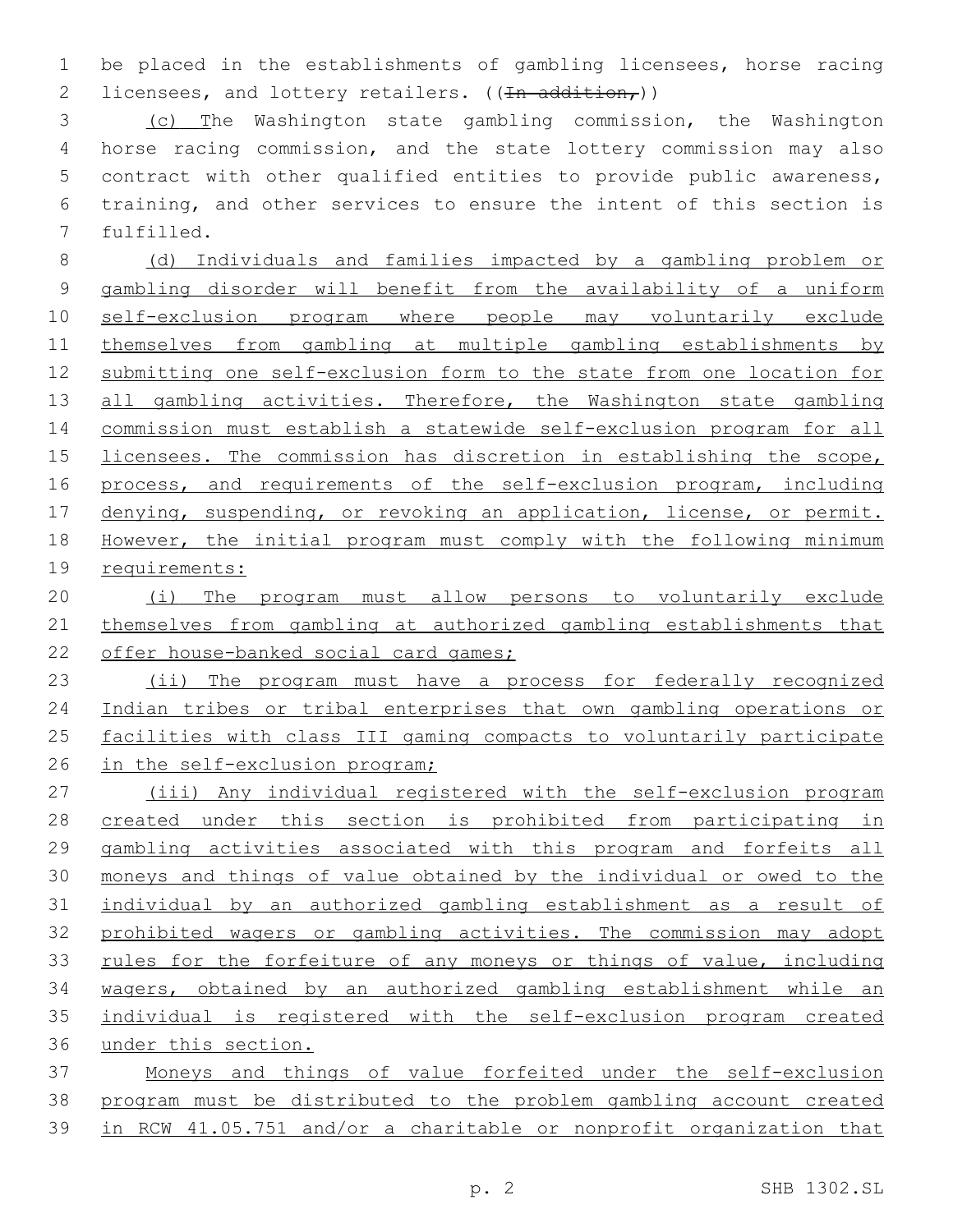provides problem gambling services or increases awareness about

problem gambling pursuant to rules adopted by the commission; and

 (iv) The commission must adopt rules establishing the self-exclusion program by June 30, 2021.

 (e) An individual who participates in the self-exclusion program does not have a cause of action against the state of Washington, the commission, or any gambling establishment, its employees, or officers for any acts or omissions in processing or enforcing the requirements of the self-exclusion program, including a failure to prevent an individual from gambling at an authorized gambling establishment.

11 (f) Any personal information collected, stored, or accessed under the self-exclusion program may only be used for the administration of the self-exclusion program and may not be disseminated for any purpose other than the administration of the self-exclusion program.

 (2)(a) During any period in which RCW 82.04.285(2) is in effect, the commission may not increase fees payable by licensees under its jurisdiction for the purpose of funding services for problem gambling 18 and ((pathological)) gambling disorder. Any fee imposed or increased by the commission, for the purpose of funding these services, before 20 July 1, 2005, ((shall have)) has no force and effect after July 1, 2005.

(b) During any period in which RCW 82.04.285(2) is not in effect:

 (i) The commission, the Washington state horse racing commission, and the state lottery commission may contract for services, in addition to those authorized in subsection (1) of this section, to assist in providing for problem gambling and gambling disorder 27 treatment ((of problem and pathological gambling)); and

28 (ii) The commission may increase fees payable by ((<del>licenses</del> 29 <del>[licensees]</del>)) licensees under its jurisdiction for the purpose of funding the problem gambling and gambling disorder services 31 authorized in this section ((for problem and pathological gamblers)).

 **Sec. 2.** RCW 42.56.230 and 2018 c 109 s 16 are each amended to 33 read as follows:

 The following personal information is exempt from public 35 inspection and copying under this chapter:

 (1) Personal information in any files maintained for students in public schools, patients or clients of public institutions or public 38 health agencies, or welfare recipients;

(2)(a) Personal information:39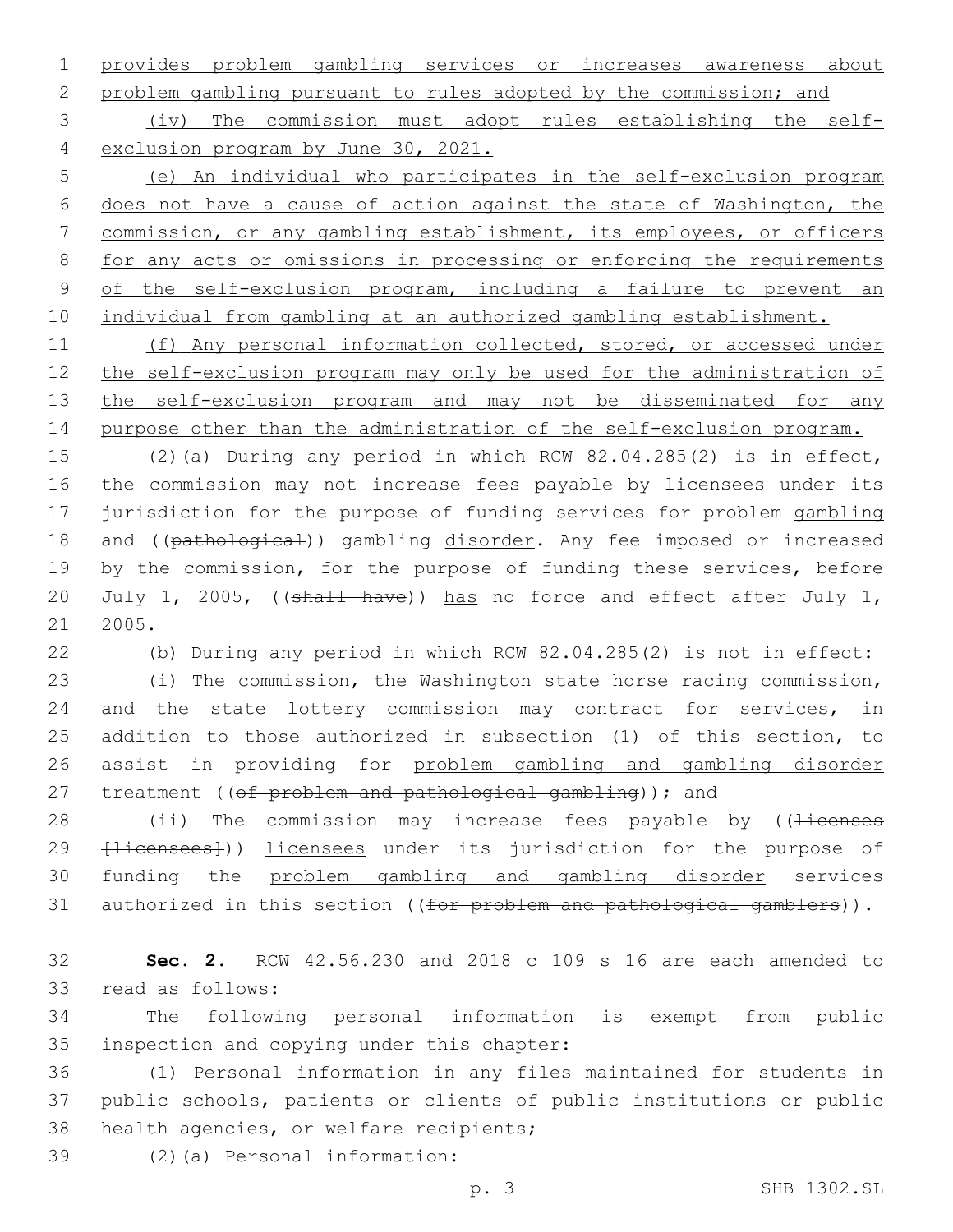(i) For a child enrolled in licensed child care in any files maintained by the department of children, youth, and families;

 (ii) For a child enrolled in a public or nonprofit program serving or pertaining to children, adolescents, or students, including but not limited to early learning or child care services, parks and recreation programs, youth development programs, and after-7 school programs; or

 (iii) For the family members or guardians of a child who is subject to the exemption under this subsection (2) if the family member or guardian has the same last name as the child or if the family member or guardian resides at the same address as the child and disclosure of the family member's or guardian's information would result in disclosure of the personal information exempted under 14 (a)(i) and (ii) of this subsection.

 (b) Emergency contact information under this subsection (2) may be provided to appropriate authorities and medical personnel for the 17 purpose of treating the individual during an emergency situation;

 (3) Personal information in files maintained for employees, appointees, or elected officials of any public agency to the extent that disclosure would violate their right to privacy;

 (4) Information required of any taxpayer in connection with the assessment or collection of any tax if the disclosure of the information to other persons would: (a) Be prohibited to such persons by RCW 84.08.210, 82.32.330, 84.40.020, 84.40.340, or any ordinance authorized under RCW 35.102.145; or (b) violate the taxpayer's right to privacy or result in unfair competitive disadvantage to the 27 taxpayer;

 (5) Credit card numbers, debit card numbers, electronic check numbers, card expiration dates, or bank or other financial information as defined in RCW 9.35.005 including social security numbers, except when disclosure is expressly required by or governed 32 by other law;

 (6) Personal and financial information related to a small loan or any system of authorizing a small loan in RCW 31.45.093;

 (7)(a) Any record used to prove identity, age, residential address, social security number, or other personal information required to apply for a driver's license or identicard.

 (b) Information provided under RCW 46.20.111 that indicates that an applicant declined to register with the selective service system.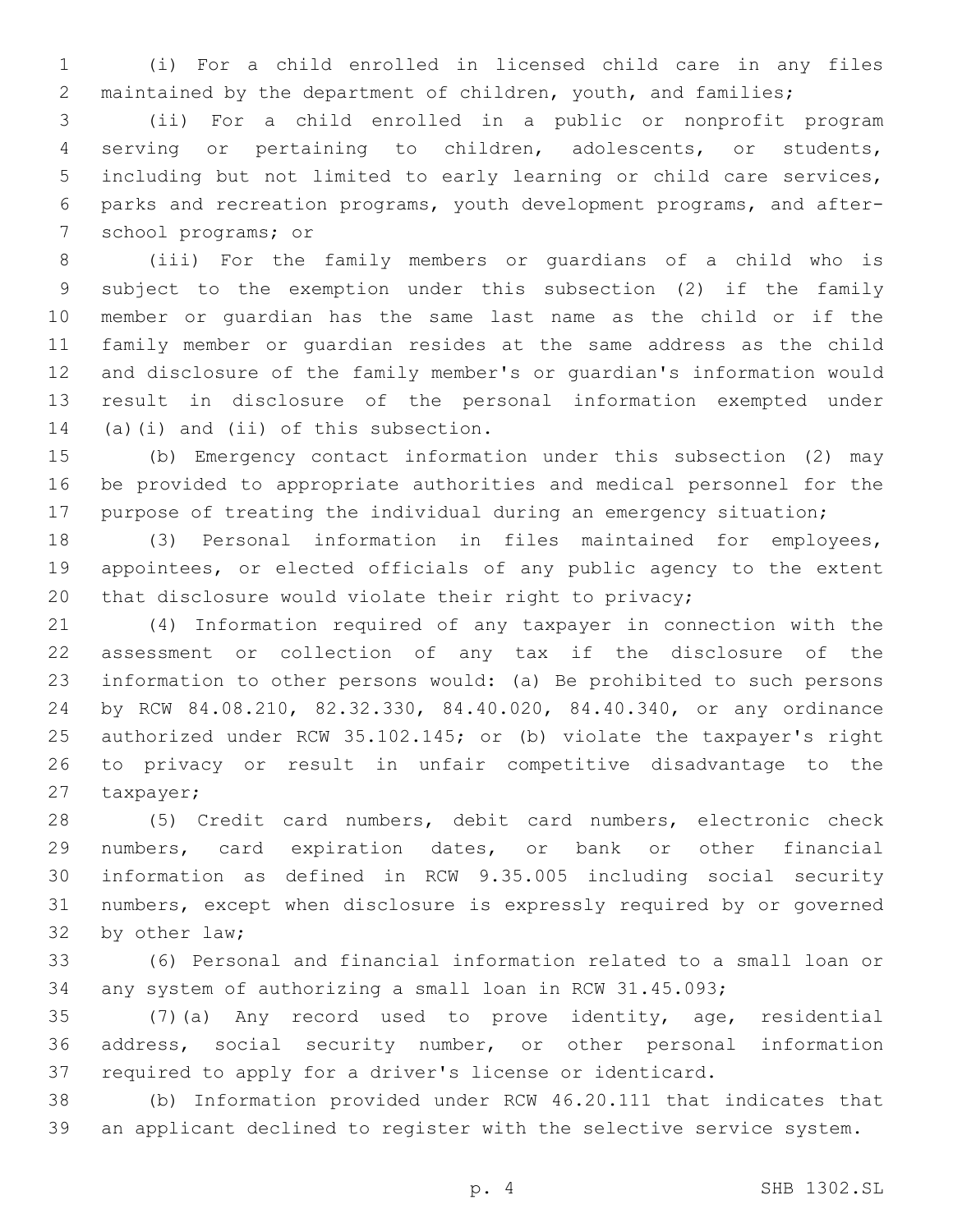(c) Any record pertaining to a vehicle license plate, driver's license, or identicard issued under RCW 46.08.066 that, alone or in combination with any other records, may reveal the identity of an individual, or reveal that an individual is or was, performing an undercover or covert law enforcement, confidential public health work, public assistance fraud, or child support investigative activity. This exemption does not prevent the release of the total number of vehicle license plates, drivers' licenses, or identicards that, under RCW 46.08.066, an agency or department has applied for, been issued, denied, returned, destroyed, lost, and reported for 11 misuse.

 (d) Any record pertaining to a vessel registration issued under 13 RCW 88.02.330 that, alone or in combination with any other records, may reveal the identity of an individual, or reveal that an individual is or was, performing an undercover or covert law enforcement activity. This exemption does not prevent the release of the total number of vessel registrations that, under RCW 88.02.330, an agency or department has applied for, been issued, denied, returned, destroyed, lost, and reported for misuse;

 (8) All information related to individual claims resolution structured settlement agreements submitted to the board of industrial insurance appeals under RCW 51.04.063, other than final orders from 23 the board of industrial insurance appeals.

 Upon request by the legislature, the department of licensing shall provide a report to the legislature containing all of the information in subsection (7)(c) and (d) of this section that is 27 subject to public disclosure;

 (9) Voluntarily submitted information contained in a database that is part of or associated with enhanced 911 emergency communications systems, or information contained or used in emergency notification systems as provided under RCW 38.52.575 and 38.52.577; ((and))

 (10) Until the person reaches eighteen years of age, information, otherwise disclosable under chapter 29A.08 RCW, that relates to a future voter, except for the purpose of processing and delivering ballots; and

 (11) All information submitted by a person to the state, either directly or through a state-licensed gambling establishment, or Indian tribes, or tribal enterprises that own gambling operations or 40 facilities with class III gaming compacts, as part of the self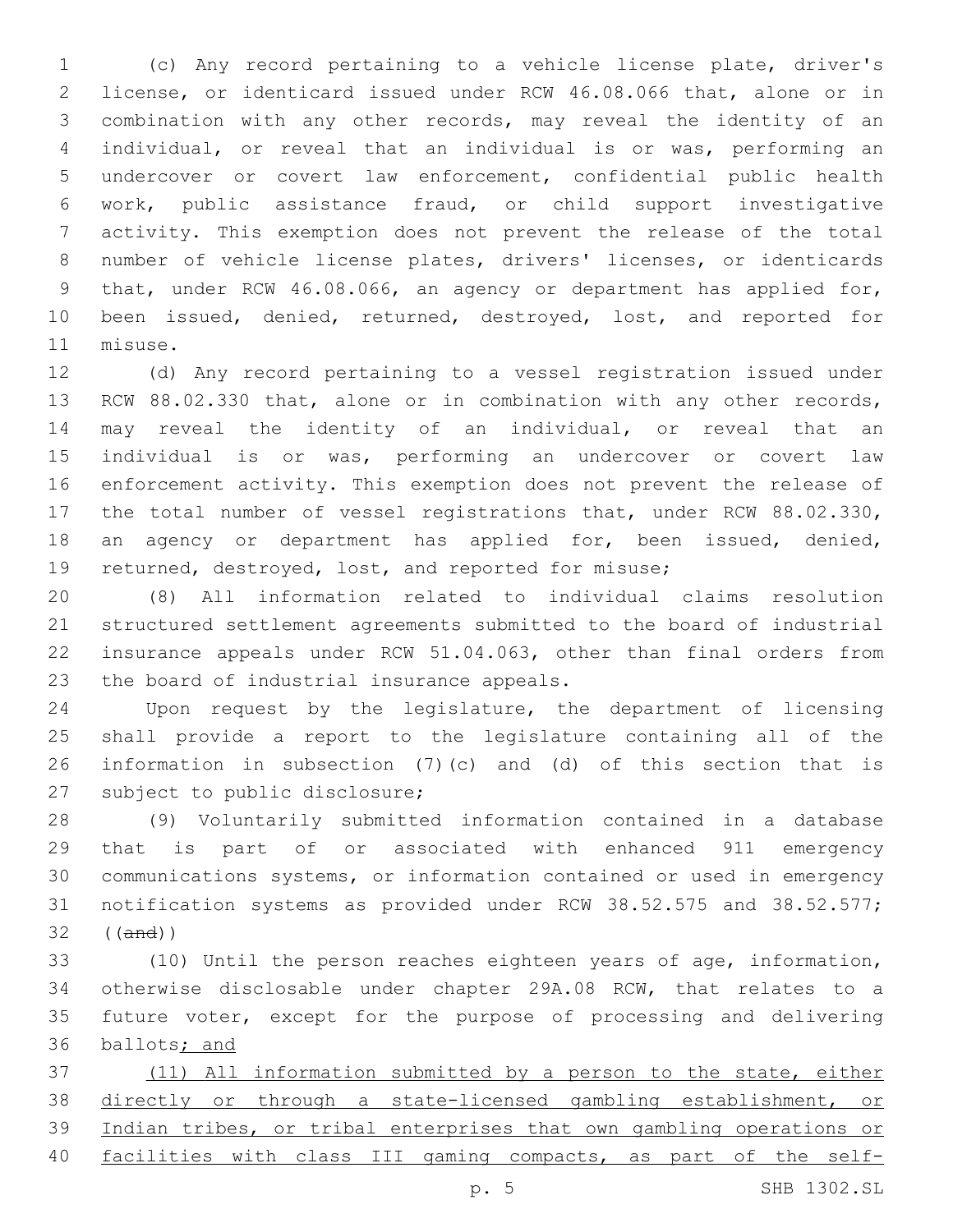exclusion program established in RCW 9.46.071 or 67.70.040 for people

2 with a gambling problem or gambling disorder.

 **Sec. 3.** RCW 67.70.040 and 2006 c 290 s 3 are each amended to 4 read as follows:

The commission shall have the power, and it shall be its duty:

 (1) To adopt rules governing the establishment and operation of a state lottery as it deems necessary and desirable in order that such a lottery be initiated at the earliest feasible and practicable time, and in order that such lottery produce the maximum amount of net revenues for the state consonant with the dignity of the state and the general welfare of the people. Such rules shall include, but 12 shall not be limited to, the following:

 (a) The type of lottery to be conducted which may include the 14 selling of tickets or shares, but such tickets or shares may not be sold over the internet. The use of electronic or mechanical devices or video terminals which allow for individual play against such devices or terminals shall be prohibited. An affirmative vote of sixty percent of both houses of the legislature is required before offering any game allowing or requiring a player to become eligible for a prize or to otherwise play any portion of the game by interacting with any device or terminal involving digital, video, or other electronic representations of any game of chance, including scratch tickets, pull-tabs, bingo, poker or other cards, dice, roulette, keno, or slot machines. Approval of the legislature shall be required before entering any agreement with other state lotteries 26 to conduct shared games;

(b) The price, or prices, of tickets or shares in the lottery;

 (c) The numbers and sizes of the prizes on the winning tickets or 29 shares;

 (d) The manner of selecting the winning tickets or shares, except 31 as limited by (a) of this subsection;

 (e) The manner and time of payment of prizes to the holder of winning tickets or shares which, at the director's option, may be paid in lump sum amounts or installments over a period of years;

 (f) The frequency of the drawings or selections of winning tickets or shares. Approval of the legislature is required before conducting any online game in which the drawing or selection of winning tickets occurs more frequently than once every twenty-four 39 hours;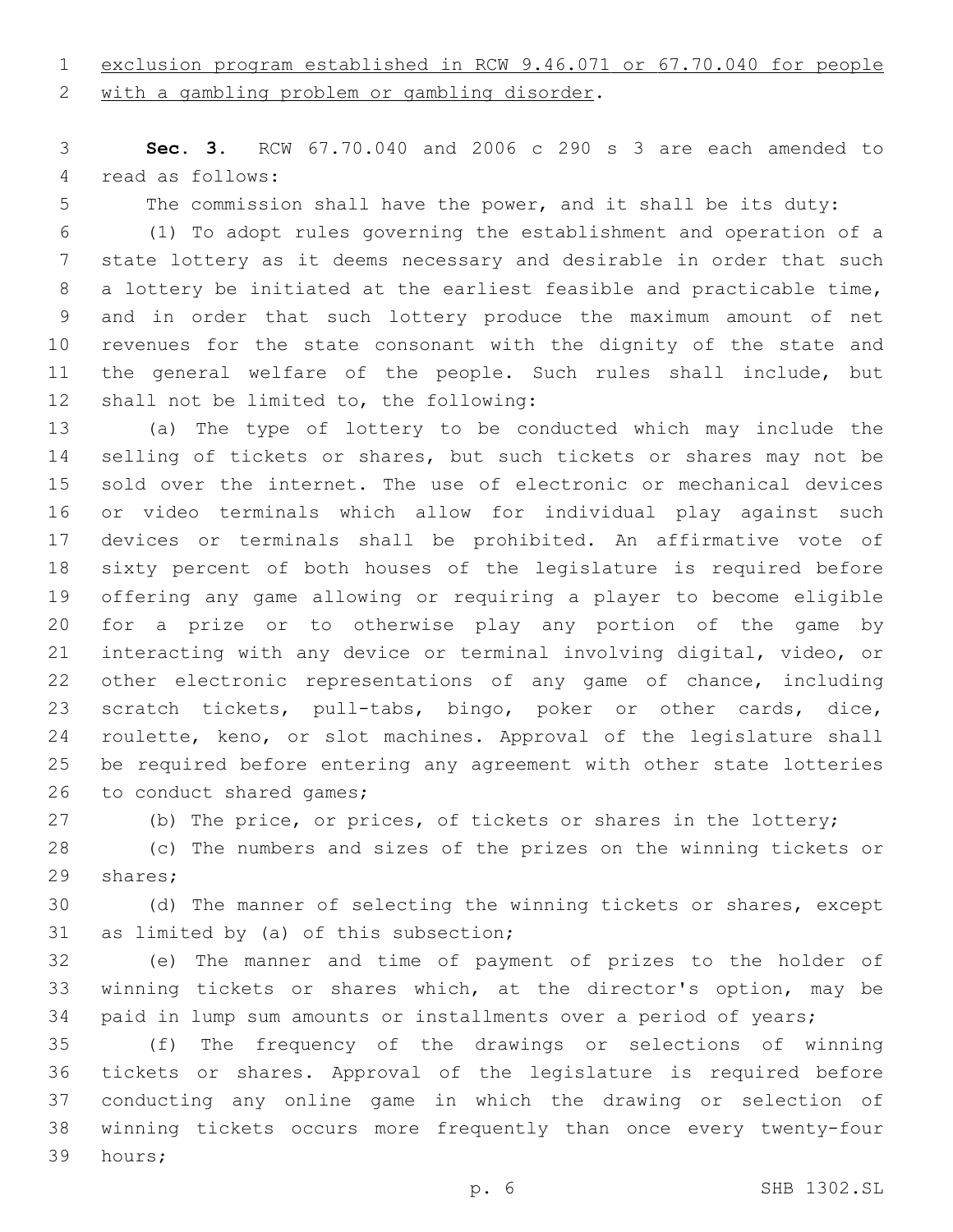(g) Without limit as to number, the type or types of locations at 2 which tickets or shares may be sold;

 (h) The method to be used in selling tickets or shares, except as 4 limited by (a) of this subsection;

 (i) The licensing of agents to sell or distribute tickets or shares, except that a person under the age of eighteen shall not be 7 licensed as an agent;

8 (j) The manner and amount of compensation, if any, to be paid licensed sales agents necessary to provide for the adequate availability of tickets or shares to prospective buyers and for the 11 convenience of the public;

 (k) The apportionment of the total revenues accruing from the sale of lottery tickets or shares and from all other sources among: (i) The payment of prizes to the holders of winning tickets or shares, which shall not be less than forty-five percent of the gross annual revenue from such lottery, (ii) transfers to the lottery administrative account created by RCW 67.70.260, and (iii) transfer to the state's general fund. Transfers to the state general fund 19 shall be made in compliance with RCW 43.01.050;

 (l) Such other matters necessary or desirable for the efficient and economical operation and administration of the lottery and for the convenience of the purchasers of tickets or shares and the 23 holders of winning tickets or shares.

 (2) To ensure that in each place authorized to sell lottery 25 tickets or shares, on the back of the ticket or share, and in any advertising or promotion there shall be conspicuously displayed an estimate of the probability of purchasing a winning ticket.

 (3) To amend, repeal, or supplement any such rules from time to 29 time as it deems necessary or desirable.

 (4) To advise and make recommendations to the director for the 31 operation and administration of the lottery.

 (5)(a) By June 30, 2021, to adopt rules to establish a program allowing a person to voluntarily exclude themselves from lottery activities including, but not limited to:

 (i) Enrolling in a player loyalty or reward program operated or 36 maintained by the lottery;

 (ii) Entering or winning any second chance lottery promotion; and (iii) Claiming or receiving from the lottery any monetary, promotional, or merchandise prize valued at more than six hundred dollars. Monetary prizes valued at more than six hundred dollars must